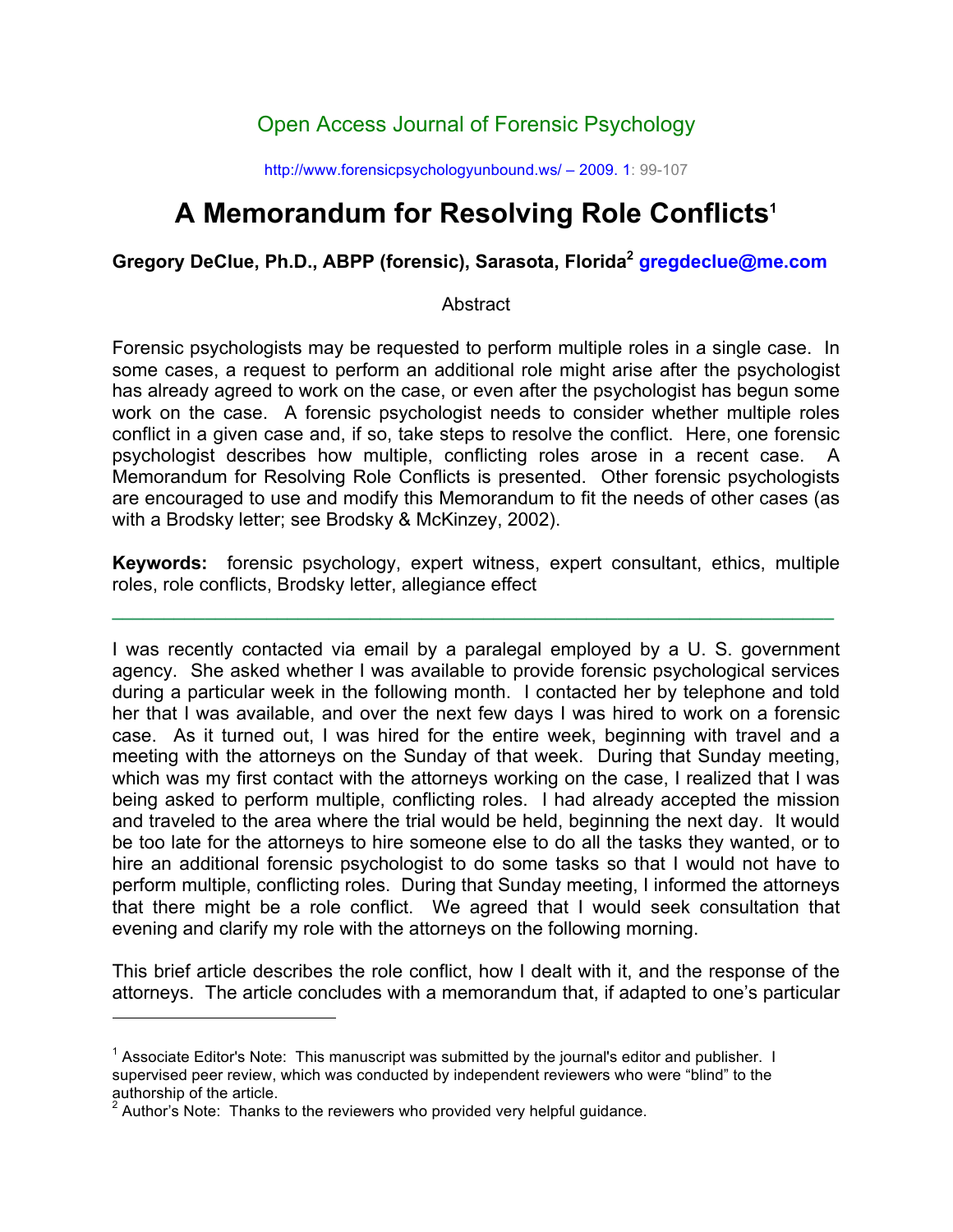circumstances, could be useful for forensic psychologists who find themselves in situations where they are asked to perform multiple, competing roles.

#### **Multiple, Conflicting Roles**

The broad outline of my roles was specified in a Memorandum and a Memorandum of Agreement, both of which appeared to have been generated from boilerplate forms, which were sent to me via email for my signature. These are reproduced below, with some details excluded:

date MEMORANDUM FOR DR. FROM: SUBJECT: Expert Consultant for the Government – *U.S. v. \_\_\_* 1. Pursuant to the authority granted to me by \_\_\_, I have appointed you as an expert consultant in the court-martial case of *U.S. v. \_\_\_.* 2. In your capacity as an expert consultant, you are a "lawyer's representative" for purpose of Military Rule of Evidence (M.R.E.) 502(a). As an expert consultant, you are a member of the prosecution team. Any assistance you provide trial counsel in the preparation of the case falls within the scope of the attorney-client privilege. You may receive confidential communications. Statements or information provided to you as an expert consultant are privileged to the extent of the attorney-client privilege. 3. If, however, you should be called as a witness for the government, defense counsel may properly interview you about matters to which you will testify. Finally, M.R.E. 705 requires an expert who offers a testimonial opinion to disclose, upon request of a party opponent, the underlying facts or data on cross-examination.

My reading of the above is that it clearly sets up multiple roles, that of expert consultant and that of expert witness. In the role of expert consultant, I would engage in confidential communications with the prosecuting attorneys. Then, if called as a witness, I would follow the rules of evidence—as instructed by the judge and the attorneys—regarding disclosure of those confidential communications. In considering whether the multiple roles would be conflicting roles, I thought the key might be what was expected of me as "a member of the prosecution team." I learned more from a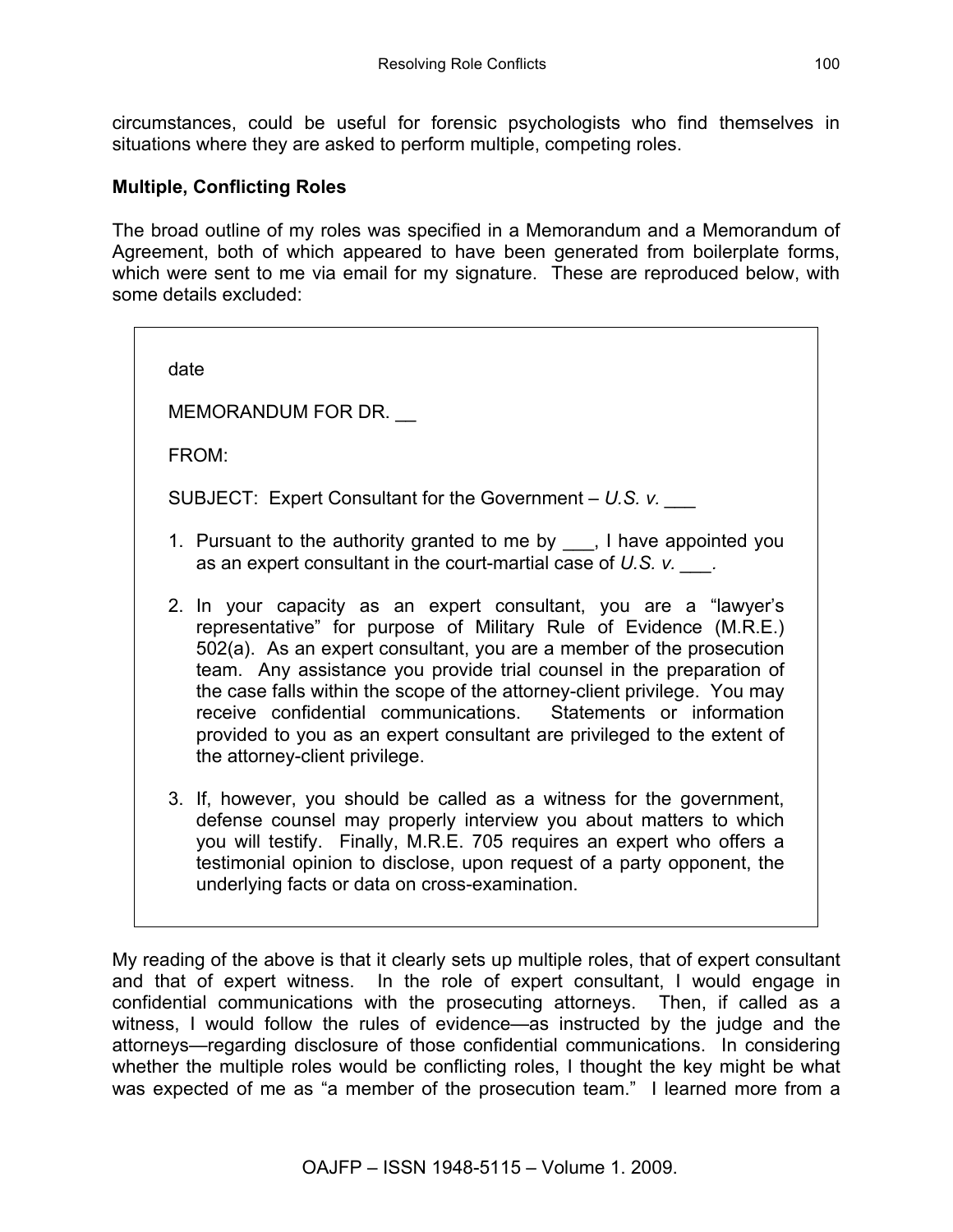Memorandum of Agreement with the same date as the above Memorandum, and from my initial meeting with the prosecuting attorneys on that Sunday.

The Memorandum of Agreement is reproduced below, with some details excluded:

| <b>MEMORANDUM OF AGREEMENT FOR</b><br>CIVILIAN EXPERT CONSULTANT FOR GOVERNMENT                                                                                                                                                                                        |
|------------------------------------------------------------------------------------------------------------------------------------------------------------------------------------------------------------------------------------------------------------------------|
| Dr. is hereby retained as an expert consultant to provide review,<br>1.<br>analysis, and consultation in the court-martial case of United States v.<br>___, on behalf of the GOVERNMENT.                                                                               |
| 2. The expert consultant agrees to provide the following pre-trial services:                                                                                                                                                                                           |
| a. To review all documentation relevant to the area of expertise<br>which pertains to the guilt or innocence of the accused.                                                                                                                                           |
| b. To act as an expert technical consultant for the GOVERNMENT.                                                                                                                                                                                                        |
| c. To assist the GOVERNMENT to formulate potential pretrial and<br>cross-examination questions, particularly for any opposing expert<br>witnesses.                                                                                                                     |
| d. To provide a copy of the expert's resume or <i>curriculum vitae</i> to the<br>trial counsel.                                                                                                                                                                        |
| e. To submit a Government travel voucher for payment, following the<br>instructions provided, and accompanied by required documentation<br>for expenses.                                                                                                               |
| To certify that the fee charged for expert services is no greater than<br>f.<br>the expert's normal professional rate.                                                                                                                                                 |
| 3. The Government agrees to pay the expert consultant/witness as<br>follows: to pay a fee of per day for a maximum of 5 days in order to<br>travel to and from , to assist the government prepare its case as well<br>as to provide testimony in findings if required. |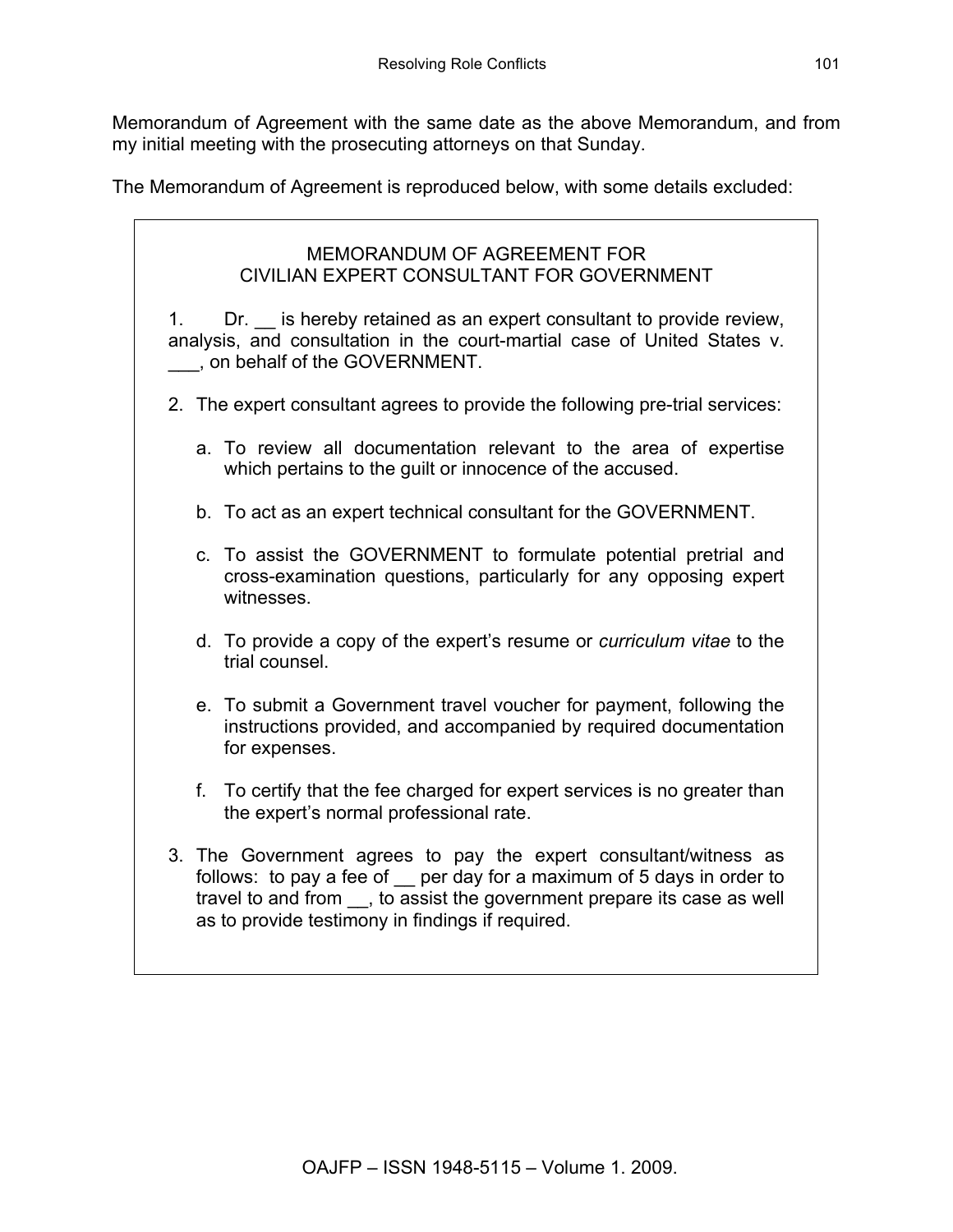Prior to my Sunday meeting with the prosecuting attorneys, then, I was aware of a potential for role conflict, depending on what was asked of me as "a member of the prosecution team," since I might also be called as an expert witness at trial.

In the Sunday meeting, the prosecutors laid out the details of the case and talked freely about what would be expected of me. Copies of documents were provided for my review. One of the tasks they mentioned was that of trial consultant as prospective Members of the Court (in many, but not all, ways similar to juries in civilian criminal courts) were interviewed. At that point, it was clear to me that I was being asked to perform multiple, conflicting roles in this case. If, as a member of the prosecution team, I attempted to help the prosecuting attorneys decide which Members to try to exclude from the case, I would clearly be doing so in order to help them win the case. Any role that involved trying to help one side win the case would conflict with the subsequent role of expert witness; an expert witness should provide neutral, objective facts and opinions.

During that Sunday meeting, I explained what I saw as likely conflicting roles, and I briefly described the situation as a potential ethical violation. We decided that after that meeting I would review ethical guidelines and seek consultation from a trusted colleague. In the meantime, the prosecuting attorneys provided me with copies of materials that had already been provided to the defense.

### **Resolution of the Conflict**

I reviewed ethical guidelines, consulted with a trusted colleague, and prepared the following Memorandum. Because it would be of interest to the prosecutors with whom I would be working and to the judge advocate who appointed me, I addressed the memorandum "To Whom it May Concern" and asked that it be provided to the prosecuting attorneys.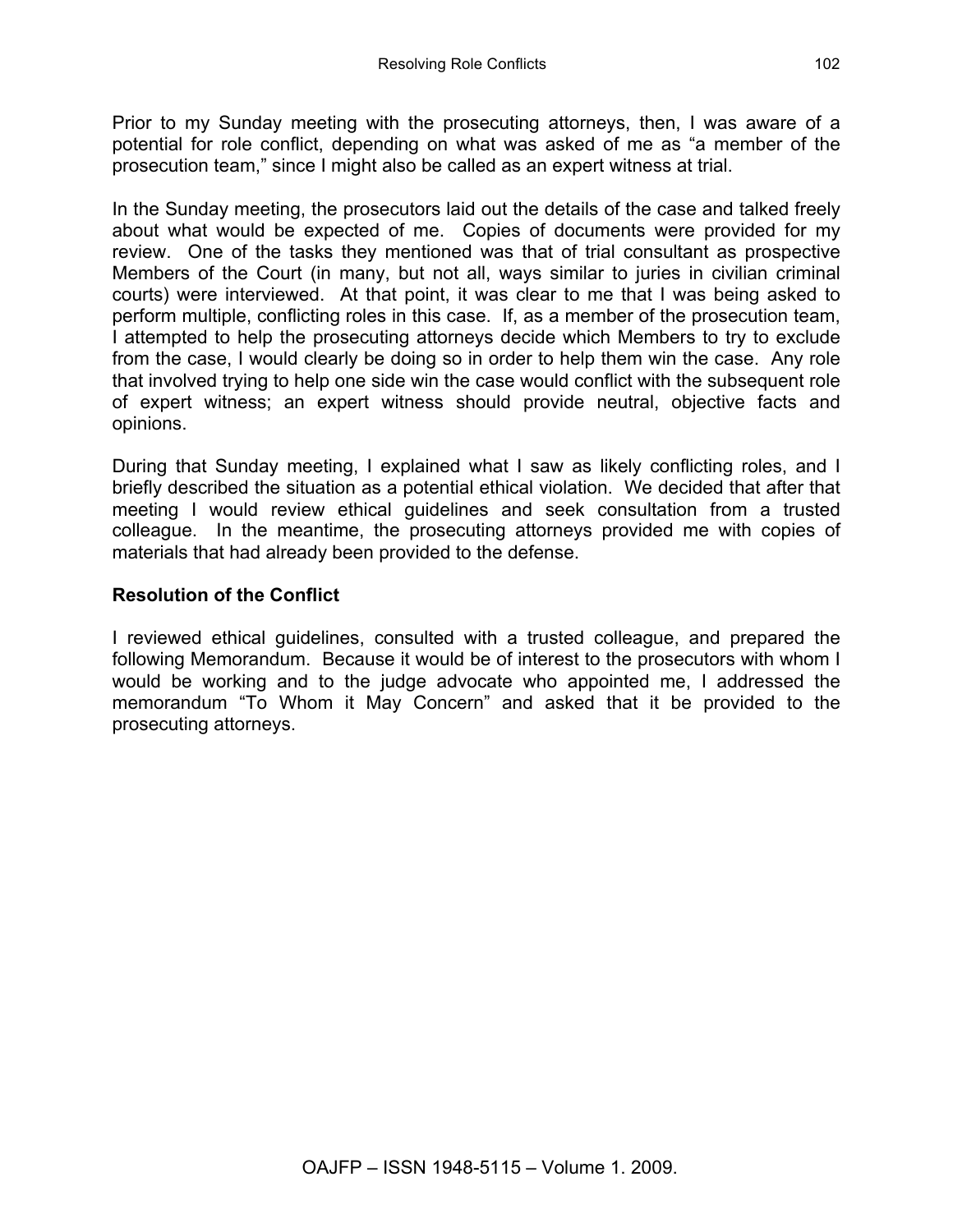Re: *U.S. v. \_\_\_* To Whom it May Concern Subject: Expert Consultant for Government Date:

As I discussed with the prosecution team on [date], I perceive a potential conflict in my roles as described in the Memorandum of Agreement for Civilian Expert Consultant for Government and the Memorandum for Dr. \_\_, both dated [date]. The potential conflict of interest is that, as "a member of the prosecution team," a psychologist might be expected to help the team win, but as an expert witness a psychologist should provide objective testimony.

I have reviewed the Ethical Principles of Psychologists and Code of Conduct<sup>1</sup> and the Specialty Guidelines for Forensic Psychologists,<sup>2</sup> and I have consulted with a colleague, \_\_, Ph.D. After review and consultation, I am satisfied that I can ethically serve as an expert technical consultant for the Government and retain my objectivity as a potential expert witness, but only if I maintain objectivity throughout the entire process. I agree to perform the role of expert technical consultant, and I agree that I will perform the role of expert witness if called upon to do so. In my role as expert technical consultant, I agree to assist the Government in understanding facts and opinions, not with a goal of helping the Government team win, but in an objective, nonpartisan fashion.

I agree to all other terms of the Memorandum of Agreement for Civilian Expert Consultant for Government and the Memorandum for Dr. \_\_, both dated [date], including those terms involving confidentiality and privilege.

[signature]

<sup>1</sup> http://www.apa.org/ethics/code2002.html

<sup>2</sup> *Law and Human Behavior, 15(6),* 1991, 655-665. http://www.bing.com/search?cp=1250&FORM=FREESS&q=guidelines+for +forensic+psychologists&q1=site%3Awww.ap-ls.org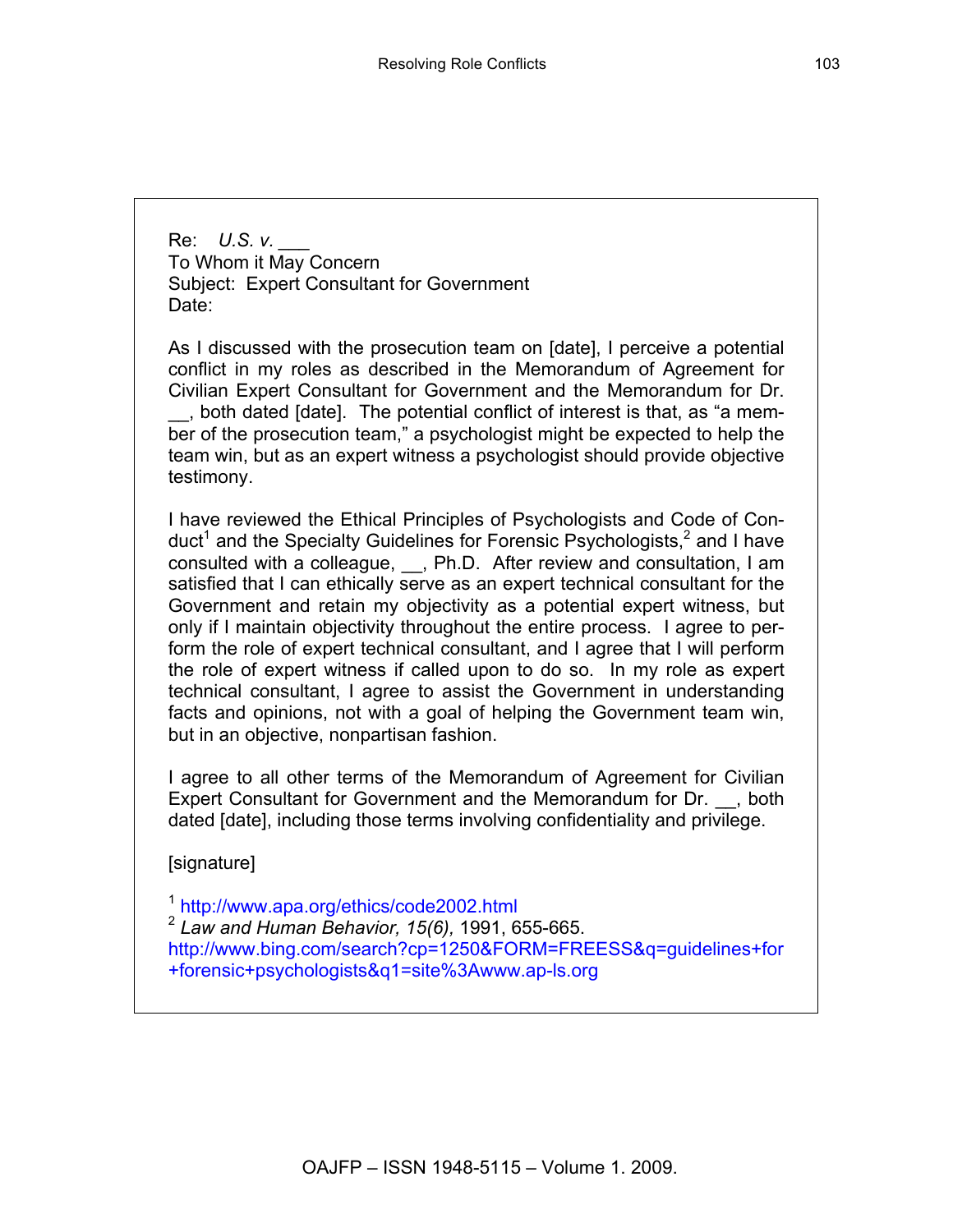In preparing the above Memorandum, I was particularly guided by Ethical Principles 3.05 Multiple Relationships and 3.07 Third-Party Requests for Services<sup>3</sup> and by Specialty Guidelines IV. D, IV. G, and VII. F<sup>4</sup>

#### **Outcome and Recommendations**

In this case, with these prosecuting attorneys, this worked. One of the prosecuting attorneys commented to me, "I have a license, too, and I would not want to do anything to jeopardize it." I reviewed documents and observed the entire court proceedings, and the prosecuting attorneys consulted with me as needed to enhance their understanding of facts and others' opinions in the case. We planned that, if the forensic psychologist who was working with the defense was called upon to testify, I would assist the prosecuting attorneys in understanding his testimony, and I would be available as a rebuttal witness.

Now, having reviewed ethical guidelines, consulted with a trusted colleague, set parameters regarding my roles, and participated in the trial process, I continue to see a lack of real conflict in performing a role as a member of a prosecution [or defense] team (so that such conversations would be confidential if I did not testify) and still being available to testify as a neutral, objective, expert witness. In this case, I consider the key to be clarifying that the psychologist would perform as a neutral, objective professional throughout the process, never in the role of attempting to help one side win.

As a general rule, forensic psychologists who anticipate that they may testify in a particular case should not accept, explicitly or implicitly, a role that involves helping one side win. One interesting aspect of this case is that the request for the expert to perform dual roles was explicit: The Memorandum referred to both the role of "an expert consultant . . . a member of the treatment team" and the anticipated possible role of being "called as a witness." Even after the expert responds explicitly that he or she will perform the role of expert consultant, but not to help one side win, one can expect an implicit pull to affiliate with the attorneys: "The pull to affiliate with attorneys likely will be present [in some forensic cases] and needs to be monitored so that experts remain objective and impartial" (Brodsky & Galloway, 2003, p. 3). This can lead to an allegiance effect in which not only the experts' opinions, but even such facts as instrument scores, line up with the interests of the attorney who calls the expert to testify (see, e.g., Murrie, Boccaccini, Turner, Meeks, & Woods, 2009). Murrie et al. (2009, p. 43) remind us of "cautions about objectivity that authorities offer (Brodsky, 1991; Rogers, 1987; Shuman & Greenberg, 2003) and underscore the need for clinicians to use practical self-monitoring approaches to reduce the influence of adversarial

 $\overline{a}$ 

<sup>3</sup> at http://www.apa.org/ETHICS/code2002.html

 $^4$  at

http://www.bing.com/search?cp=1250&FORM=FREESS&q=guidelines+for+forensic+ps ychologists&q1=site%3Awww.ap-ls.org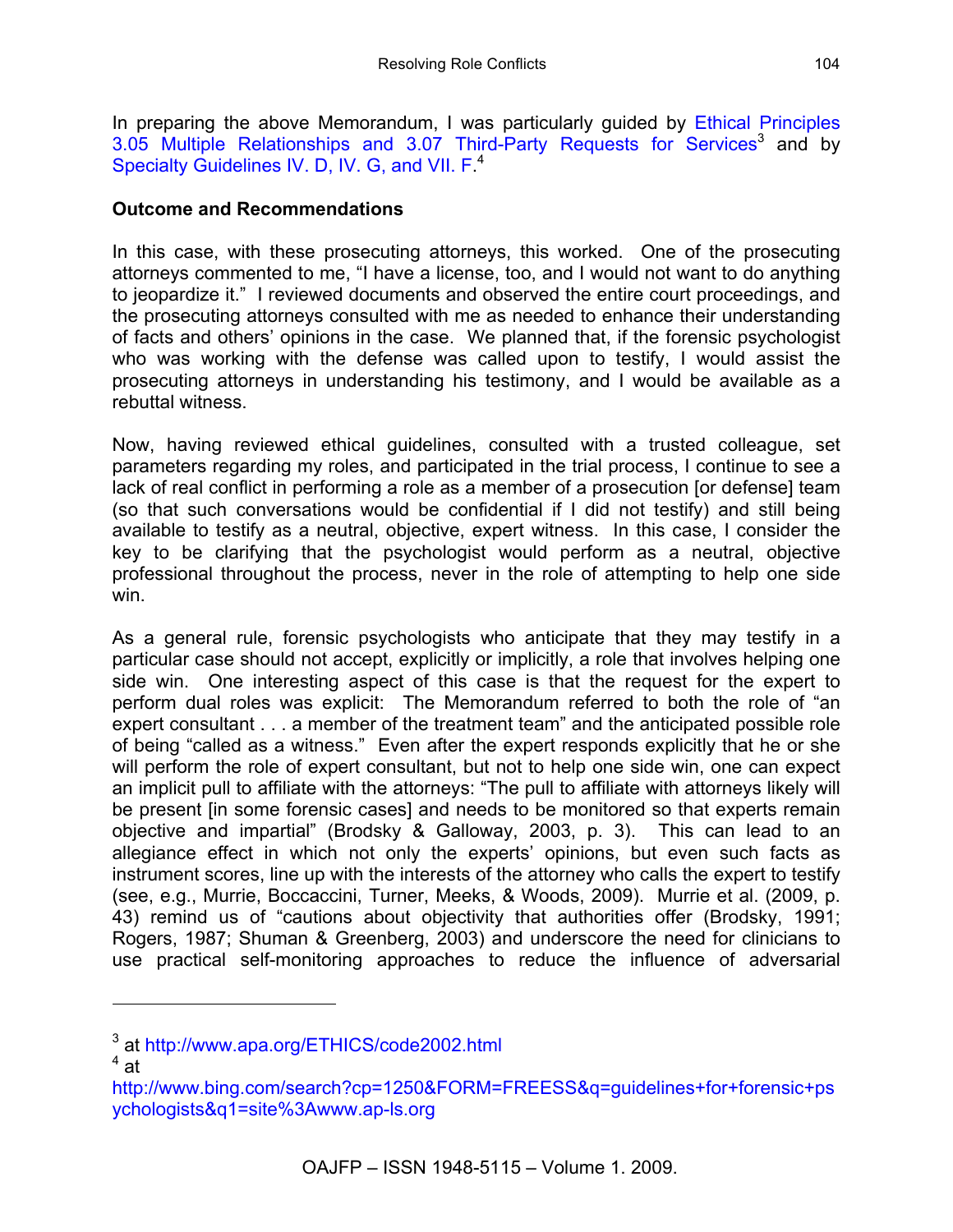allegiance (Borum, Otto, & Golding, 1993; Murrie & Warren, 2005)." They also recommend an "excellent review" of proposed solutions (Mnoonkin, 2008). Murrie et al. (2009, p. 43) conclude, "Evaluators who are cautious about adversarial allegiance need not be reluctant to vigorously advocate for their opinions and need not 'preclude forceful representation of the data and reasoning upon which a conclusion . . . is based' (Committee on Ethical Guidelines for Forensic Psychologists, 1991, p. 664). Evaluators, however, do need to examine closely for the degree to which their opinions—even routine instrument scoring decisions—may have been subtly influenced by adversarial allegiance. Opposing attorneys will do the same."

Although the roles of psychotherapist and expert witness are likely to conflict (see, e.g., Strasburger, Gutheil, & Brodsky, 1997), the roles of expert consultant and expert witness need not. Mental-health professionals in the dual roles of expert consultant and expert witness can benefit from considering how other scientists, scientist-practitioners, and analysts maintain objectivity. For example, "From their first workday, [Central Intelligence Agency] intelligence officers are told never to suggest policy. They are not policy makers and policy is not their concern. . . . All are made to understand their job is to present the best intelligence in a clear, concise, and unbiased manner" (Anonymous, 2004). "The job of a CIA intelligence officer includes presentation of relevant data *and analysis of those data* to policy makers. Similarly, the role of an evaluator does not stop at presentation of data, but rightly should include analysis: "In this role, psychiatrists [and psychologists] gather facts, through professional examination, interviews, and elsewhere, that they will share with the judge or jury; they analyze the information gathered and from it draw plausible conclusions about the defendant's mental condition, and about the effects of any disorder on behavior; and they offer opinions about how the defendant's mental condition might [affect] his behavior. . . . Further, where permitted by evidentiary rules, psychiatrists [and psychologists] can translate a medical diagnosis into language that will assist the trier of fact, and therefore offer evidence in a form that has meaning for the task at hand. Through this process of investigation, interpretation, and testimony, psychiatrists [and psychologists] ideally assist lay jurors, who generally have no training in psychiatric matters, to make a sensible and educated determination about the mental condition of the defendant" (DeClue, 2005, pp. 195-196, quoting *Ake v. Oklahoma,* 1985).

Mental-health professionals who serve dual roles of expert consultant and expert witness on the same case may be able to reduce role conflict if we endeavor to communicate as a consultant much as we do in our written reports and oral testimony. As expert consultants, we should eschew making recommendations about prosecution or defense strategy. Our focus should be to present facts and opinions in a clear, concise, and unbiased manner, and in doing so, "It is essential to distinguish between our opinions and the factual bases for those opinions" (DeClue, 2005, p. 195).

In the role of expert consultant, it may help to reduce the pull to affiliate with the prosecution or defense team if we remind ourselves to do the opposite of what would be recommended in a book like "How to Win Friends and Influence People" (Carnegie, D.,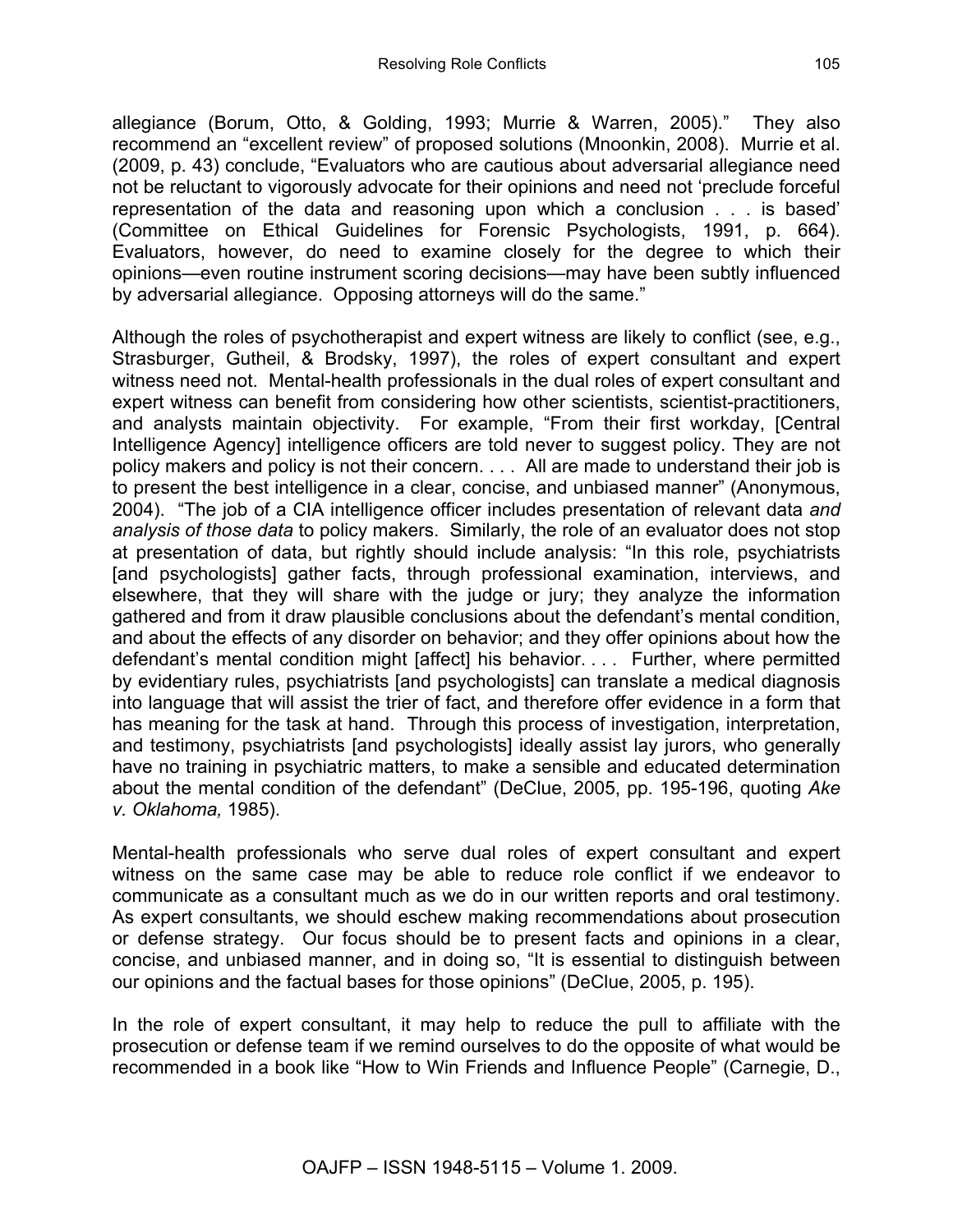2009). When serving as an expert consultant on a case in which you may be called as an expert witness, do not utilize:

- the six ways to make people like you,
- the twelve ways to win people to your way of thinking, or
- the nine ways to change people without arousing resentment.

Embrace your inner professor. This is a good time to be stodgy and pedantic.

I encourage other forensic mental-health professionals to use and modify the above Memorandum to fit the needs of other cases.

#### **References**

*Ake v. Oklahoma,* 470 U.S. 68, 80 (1985).

- Anonymous (2004). *Imperial hubris: Why the West is losing the war on terror.* Dulles, Virginia: Brassey's.
- Brodsky, S. L. (1991). *Testifying in court: Guidelines and maxims for the expert witness.* Washington, DC: American Psychological Association.
- Brodsky, S. L., & McKinzey, R. K., (2002). The ethical confrontation of the unethical forensic colleague. *Professional Psychology: Research & Practice*, 33, 307-309.
- Brodsky, S. L., & Galloway, V. A. (2003). Ethical and professional demands for forensic mental health professionals in the post-*Atkins* era. *Ethics & Behavior,* 13(1), 3-9.
- Borum, R., Otto, R., & Golding, S. (1993). Improving clinical judgment and decision making in forensic evaluation. *Journal of Psychiatry & Law, 21,* 35–76.
- Carnegie, D. (2009). How to win friends and influence people. New York: Simon & Schuster.
- Committee on Ethical Guidelines for Forensic Psychologists. (1991). Specialty guidelines for forensic psychologists. *Law and Human Behavior, 15,* 655–665.
- DeClue, G. (2005). Avoiding garbage 2: Assessment of risk for sexual violence after long-term treatment. *Journal of Psychiatry & Law, 33*, 179-204.
- Mnoonkin, J. (2008). Expert evidence, partisanship, and epistemic confidence. *Brooklyn Law Review, 73,* 587–611.
- Murrie, D. C., Boccaccini, M. T., Turner, D. B., Meeks, M., & Woods, C. (2009). Rater (dis)agreement on risk assessment measures in sexually violent predator